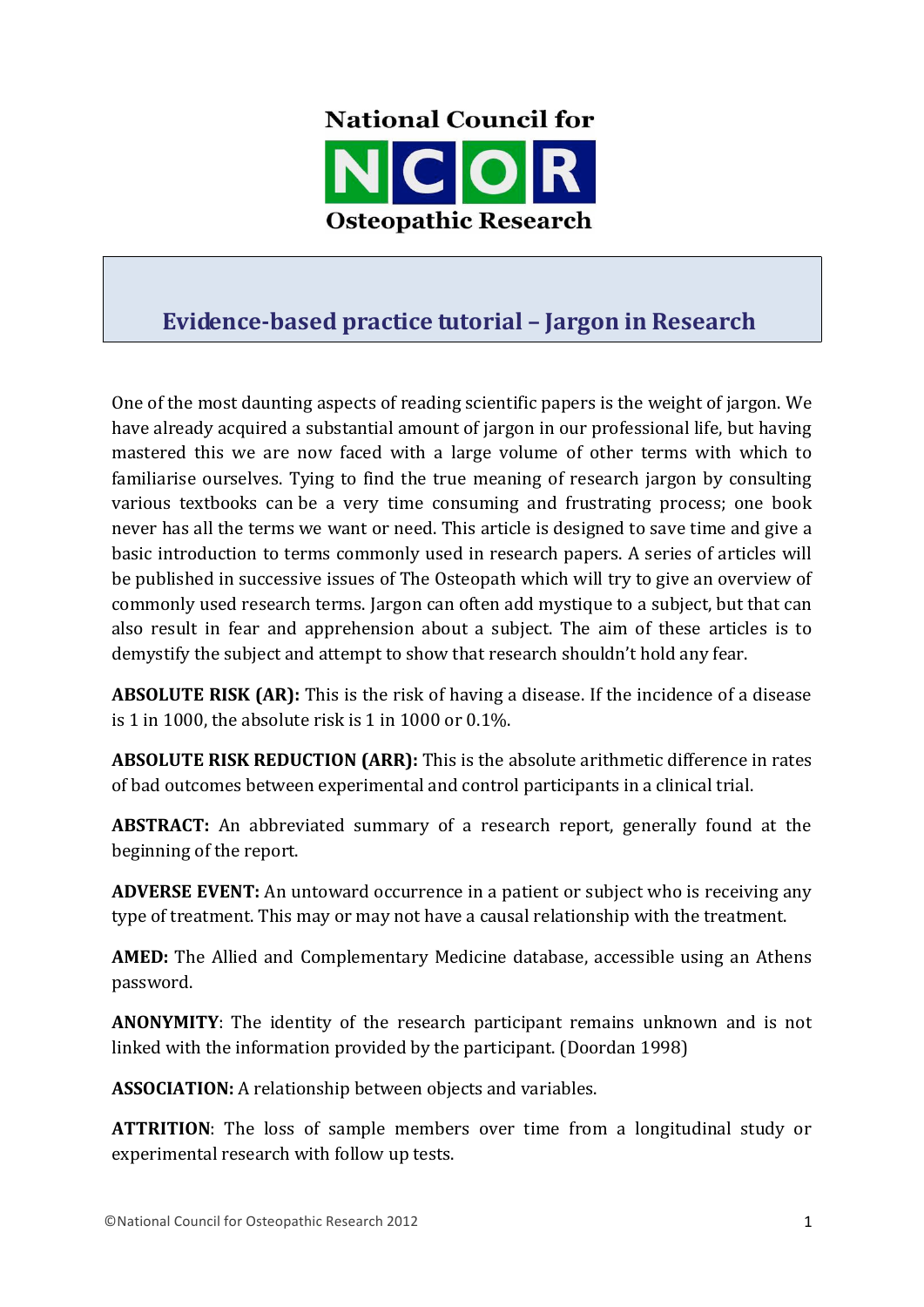**AUTONOMY:** The capacity to think, decide and act on the basis of such thought and decision freely and independently and without let or hindrance. (Gillon 1985/1986)

**AVERAGE MEASURES:** There are three main measures of the average of a set of numerical data. These are the mode, the median and the mean.

**BANDOLIER:** An independent journal about evidence-based healthcare written by Oxford scientists. Accessible via http://www.jr2.ox.ac.uk.

**BASELINE:** A phase in an intervention study when a participant is receiving no intervention.

**BENEFICENCE:** The duty to do good and to prevent harm. (Seedhouse 1998)

**BIAS:** This is an influence that distorts the result of a research study. In a questionnaire, e.g., bias is introduced by inappropriately framed questions, such as leading questions. This has an effect on the research outcome and may reflect the impartiality of the researcher. A biased sample is one that is not representative of the true composition of a population being investigated. Bias is also the deviation in one direction of the observed value from the true value of a construct being measured. This is different to random error.

**BLINDING:** This is the method of concealing the allocation of a sample of people, for example, to an experimental group or a control group during the research process. This concealment can be from the individuals involved in the research process (single blind, or concealment from both researchers and research participants (double blind).

**CARER:** Anyone, irrespective of age, whose life is in some way restricted because of the need to take responsibility for the care of a person who has mental health problems, learning disabilities, is physically disabled or whose health is impaired by sickness or who is elderly and frail. (Carers National Association 1998)

**CASE:** A single unit in a study. This can include a patient, or a setting e.g. a teaching clinic, a hospital or a private practice.

**CASE CONTROL STUDY:** A study which involves a series of patients with an outcome of interest (e.g. OA of the knee joints) and control patients without the same outcome (i.e. no OA of the knee joints) and looking back to see if they had the exposure of interest (e.g. playing squash).

**CASE SERIES:** A report on a series of patients with an outcome of interest. No control group is involved.

**CASE STUDY:** A research method which focuses on the circumstances, dynamics and complexity of a single case, or a small number of cases.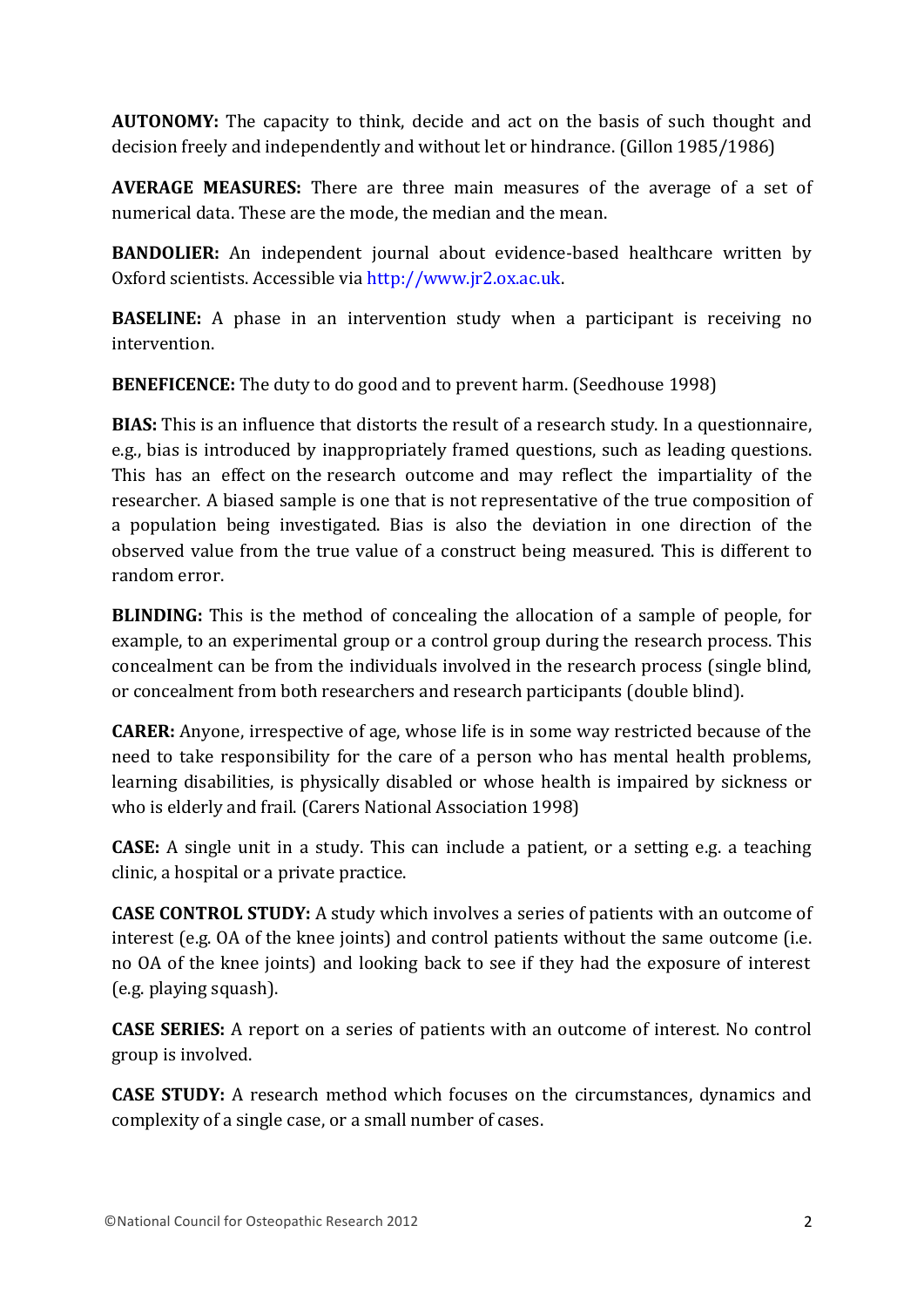**CAUSAL EXPLANATION:** An attempt to explain the occurrence of a particular phenomenon or event by identifying the cause.

**CAUSAL HYPOTHESIS:** A statement that it is predicted that one phenomenon will be the result of one or more other phenomena that precede it in time. (e.g. low back pain will be brought on by heavy lifting using inappropriate posture and technique).

**CAUSAL RELATIONSHIP:** observed changes, i.e. the effect, in one variable are due to earlier changes in another variable.

**CENTRAL TENDENCY:** The central tendency of a frequency distribution is the average, middle or most common score. Measures of central tendency include the mean, the median and the mode.

**CHI-SQUARE (χ2):** A statistical test frequently used with categorical data. It is often based on a comparison of the frequencies observed and the frequencies expected in various categories.

**CINAHL:** The Cumulative Index to Nursing and Allied Health Literature. Accessible using Athens password.

**CITATION:** The act of acknowledging or documenting a reference source used in preparing an assignment, report or project. It is also described as documentation. A full citation lists accurate information about author, title, publication date and related facts. There are a number of different citation styles.

**CLINICAL AUDIT:** This is the systematic and critical analysis of quality of clinical care, including diagnosis and treatment, use of resources, outcome and quality of life for patients. Audits are carried out to ensure that the quality of clinical care meets acceptable standards.



**The Audit Cycle**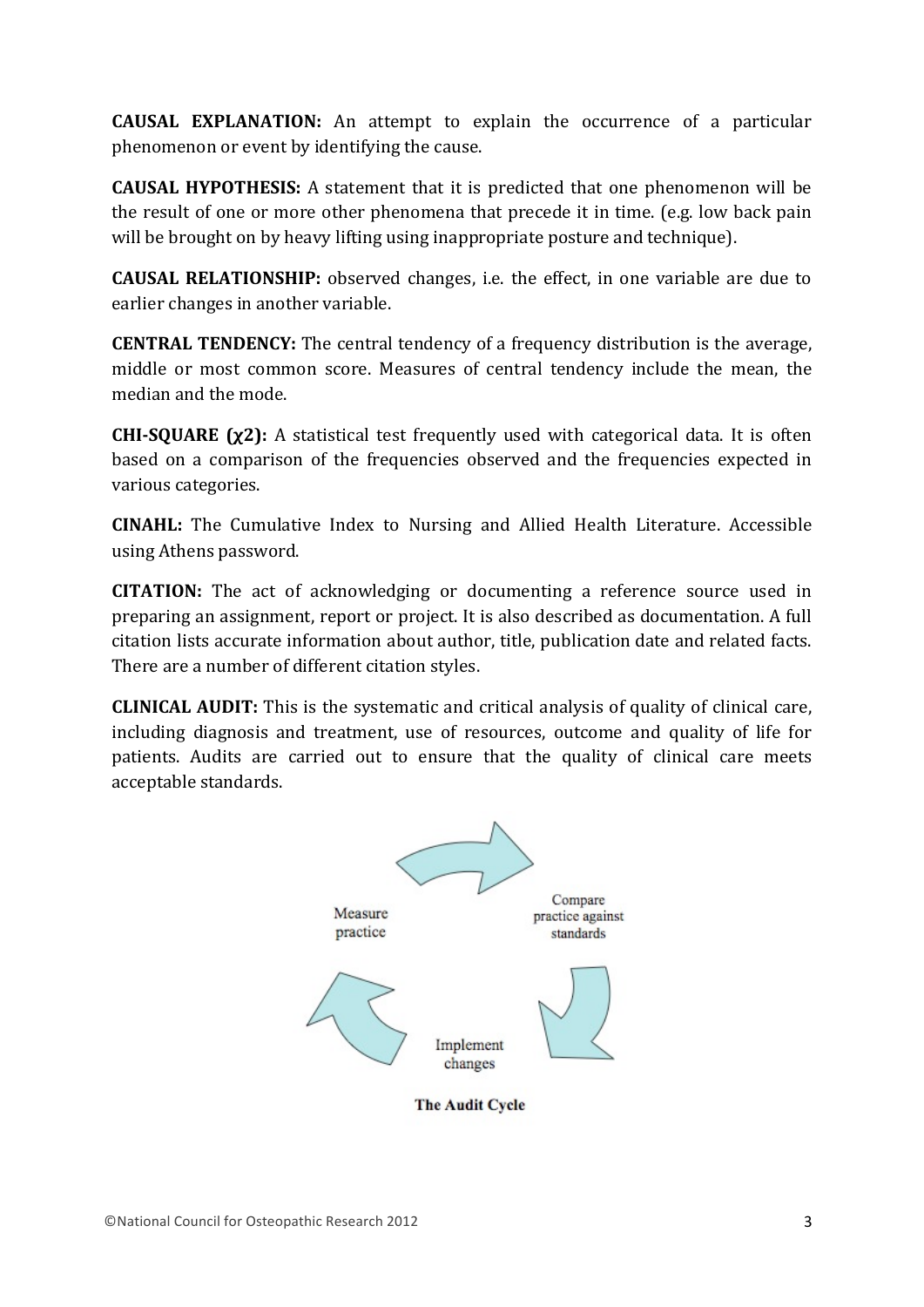**CLINICAL PRACTICE GUIDELINE:** A systematically developed statement designed to assist clinician and patient decisions about appropriate healthcare for specific clinical circumstances.

**CLINICAL RESEARCH:** The study of therapies, biological agents or devices in human subjects with the intent to discover potential beneficial effects and/or determine its safety and efficacy. Also known as clinical study or clinical investigation.

**CLINICAL SIGNIFICANCE:** The clinical significance of a research finding is the extent to which that finding is clinically meaningful. This should not be confused with statistical significance. A research finding can be statistically significant but have little or no clinical meaning.

**CLINICAL TRIAL:** An experimental investigation where the participants are patients.

**CLOSED QUESTION:** The question is followed by predetermined response choices into which the respondent's reply is placed.

**CLUSTER:** A sample unit that consists of a group of elements.

**CLUSTER SAMPLING:** Probability sampling involving the selection of groupings (clusters) and selecting the samples from the clusters.

**COCHRANE:** Cochrane reviews are a regularly updated and highly regarded source of evidence about the effects of healthcare interventions. One of the key components of the Cochrane Library is the Cochrane Database of Systematic Reviews. A Cochrane Controlled Trials Register (CCTR) also exists. The Cochrane Library can be found at: www.update-software.com/cochrane/cochrane-frame.html

**CODING:** Assigning codes to each category of a variable e.g. different patients in an experimental group. This is usually numerical. This can also be a qualitative method of analysis of materials such as interviews where categories are formed and their interrelationships are examined.

**COERCION:** The use of threats or rewards beyond the scope of research to persuade people to participate in a research study. (Doordan 1998)

**COHORT STUDY:** The study of a population that has a common experience or characteristic which defines the sampling (e.g. they are all born in the same year or all have a scoliosis).

**COLLABORATION:** Research in which service users and carers are active partners and share some of the responsibilities and control. The opinions of service users and carers have equal weight with those of professionals and there is collaboration at every stage of the research process. (Royle et al 2001)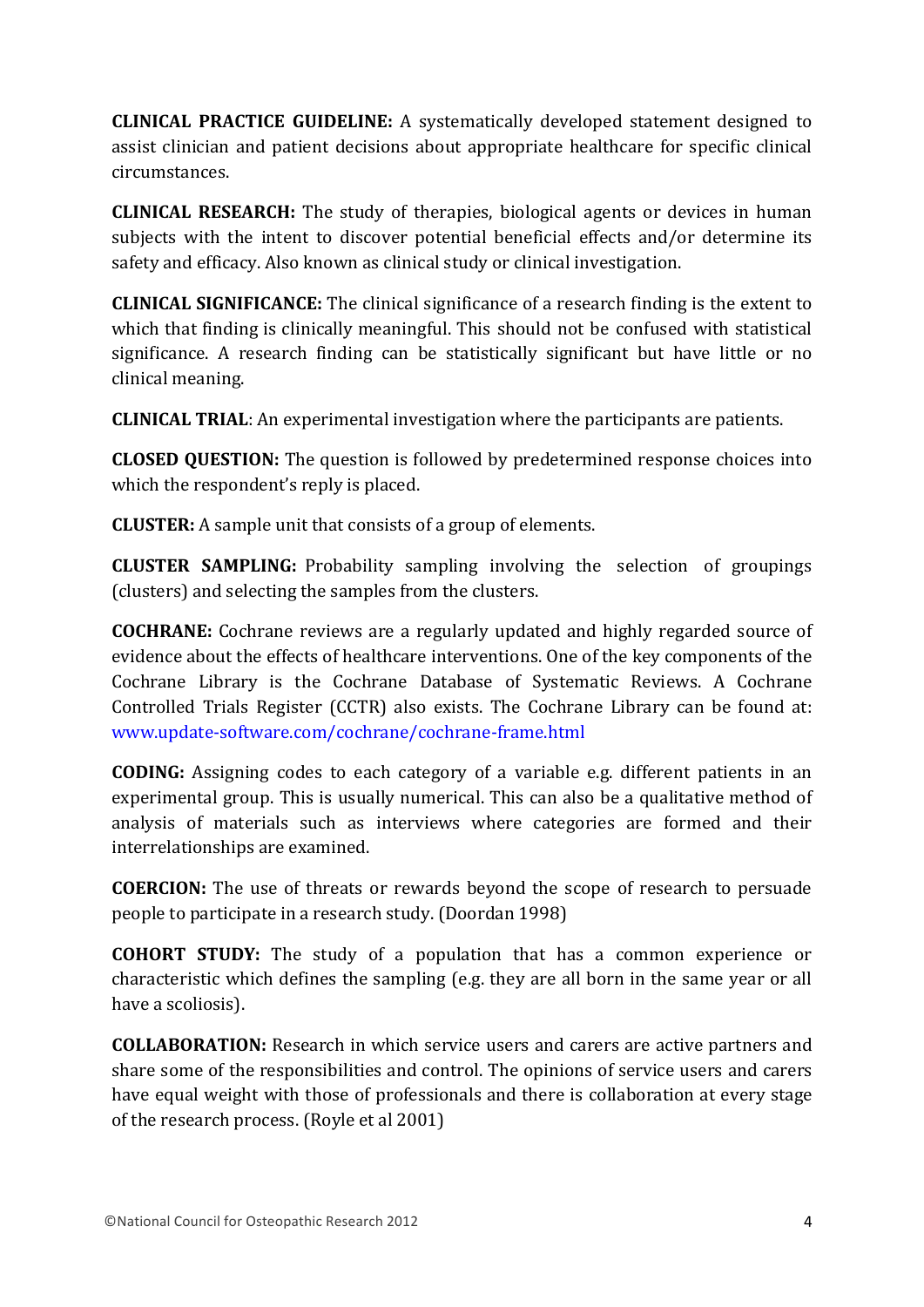**CONFIDENCE INTERVAL (CI):** This quantifies the uncertainty in a measurement. It is usually reported as 95% CI, which is the range of values within which we can be 95% sure that the true value for the whole population lies. The CI gives a measure of the precision (or uncertainty) of study results for making inferences about the population of all such patients. The CI approach places a clear emphasis on quantification, in direct contrast to the P values which arise from the significance testing approach.

**CONFIDENTIALITY:** Protection of the identity of human participants and their individual responses from disclosure. (Doordan 1998)

**CONFOUNDING FACTOR:** This is an extraneous factor i.e. a factor other than the variables under study, which are not controlled for and can distort the results. An extraneous factor only confounds the results when it is related to the dependent and independent variables under investigation. It makes them appear connected when, in fact, their association is spurious. E.g. smoking can be seen as a confounding factor in many studies on HRT and increased of blood clotting; it can be taken into account, but when examining the relationship between hormones and blood clotting (the dependent variables) it is not directly related to them.

**CONSENT:** The process whereby a patient freely agrees without coercion or pressure to be involved in a research project. Consent can only be given when a full explanation of the process, potential risks and rewards have been fully explained to the patient and presented to them as a formal document in a form in which they are able to understand (translated into another language, Braille or auditory version). Written consent is required from all participants in a research study. If this can not be given by the patient involved, it can be given by a legal representative, guardian or other responsible appointed adult at the participant's behest.

**CONSULTATION:** Service users and carers are asked for their opinions or views. These are then taken into account but are not necessarily used. Service users and carers are seen as consultants who may have some influence but no control over the research. Once consulted, the service users and carers are no longer involved and may not hear the research results. (Royle et al 2001)

**CONSUMER:** An individual who reviews and uses research findings in education, research or practice. (Editors' note: Consumers of occupational therapy research could be patients, carers, other users of services, organisations representing service users' interests, colleagues, students or others.) (Doordan 1998)

**CONSUMER INVOLVEMENT:** An active partnership between consumers and researchers in the research process: doing research with consumers rather than to, about or for consumers. (Hanley et al 2000)

**CONTENT ANALYSIS: T**he systematic analysis of observations obtained from records, documents and filed notes.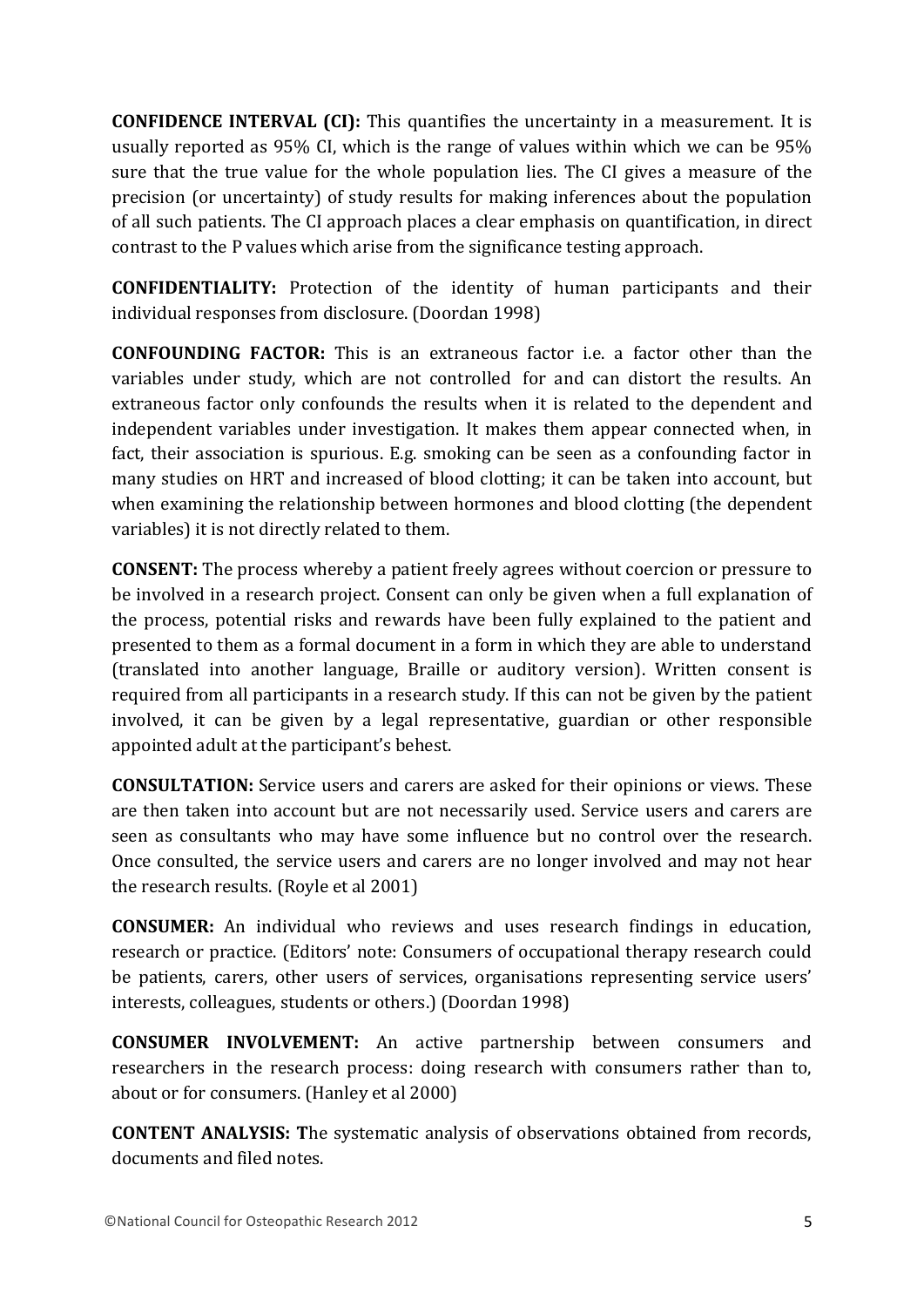**CONTENT VALIDITY:** The extent to which a test or assessment matches the real requirements of the situation.

**CONTINUING MEDICAL EDUCATION (CME) and CONTINUING PROFESSIONAL DEVELOPMENT** (CPD): A mandatory requirement of all healthcare professions to promote personal and professional growth relevant to the individual concerned.

**CONTINGENCY TABLE:** A method of presenting the relationship between two categorical variables in the form of a table.

**CONTINUOUS DATA:** Data with values that do not fall into discrete categories e.g. measures of temperature, height and mass.

**CONTRAINDICATION:** a specific situation that will cause the administration of a treatment to be harmful to a person.

**CONTROL EVENT RATE:** The proportion of patients in a group in whom the event is observed. It is called a control event rate if it is done in a control group of patients.

**CONTROL GROUP:** The group in an experimental process that is not exposed to an intervention/treatment. This group can then be compared to the experimental group receiving treatment to study the effects of the intervention.

**CONTROL VARIABLE:** A variable used to test the possibility that an empirically observed relationship between an independent and dependent variable is spurious.

**COREC:** Central Office for Research Ethics Committees, the body to whom all research projects are submitted for their approval and comments before beginning a research project. They can be found at www.corec.org.uk

**CORRELATION:** A standardised measure of linear association between two variables.

**CORRELATION COEFFICIENT:** A statistic designed to measure the size and direction of the association between two variables. The values may vary between 0 and  $\pm$  1.

**CORRELATIONAL STUDIES:** Studies that are concerned with investigating the association between variables

**COST-BENEFIT ANALYSIS:** Assesses whether the cost of an intervention is worth the benefit by measuring both in the same units: monetary units are also used. This can also be used as an assessment of efficiency.

**COST-EFFECTIVENESS ANALYSIS:** Measures the net cost of providing a service as well as the outcomes obtained. Outcomes are reported in a single unit of measurement. Comparisons can be made with other services for an assessment of efficiency.

**COST-MINIMISATION ANALYSIS:** If health effects are known to be equal, only costs are analysed and the least costly alternative is chosen.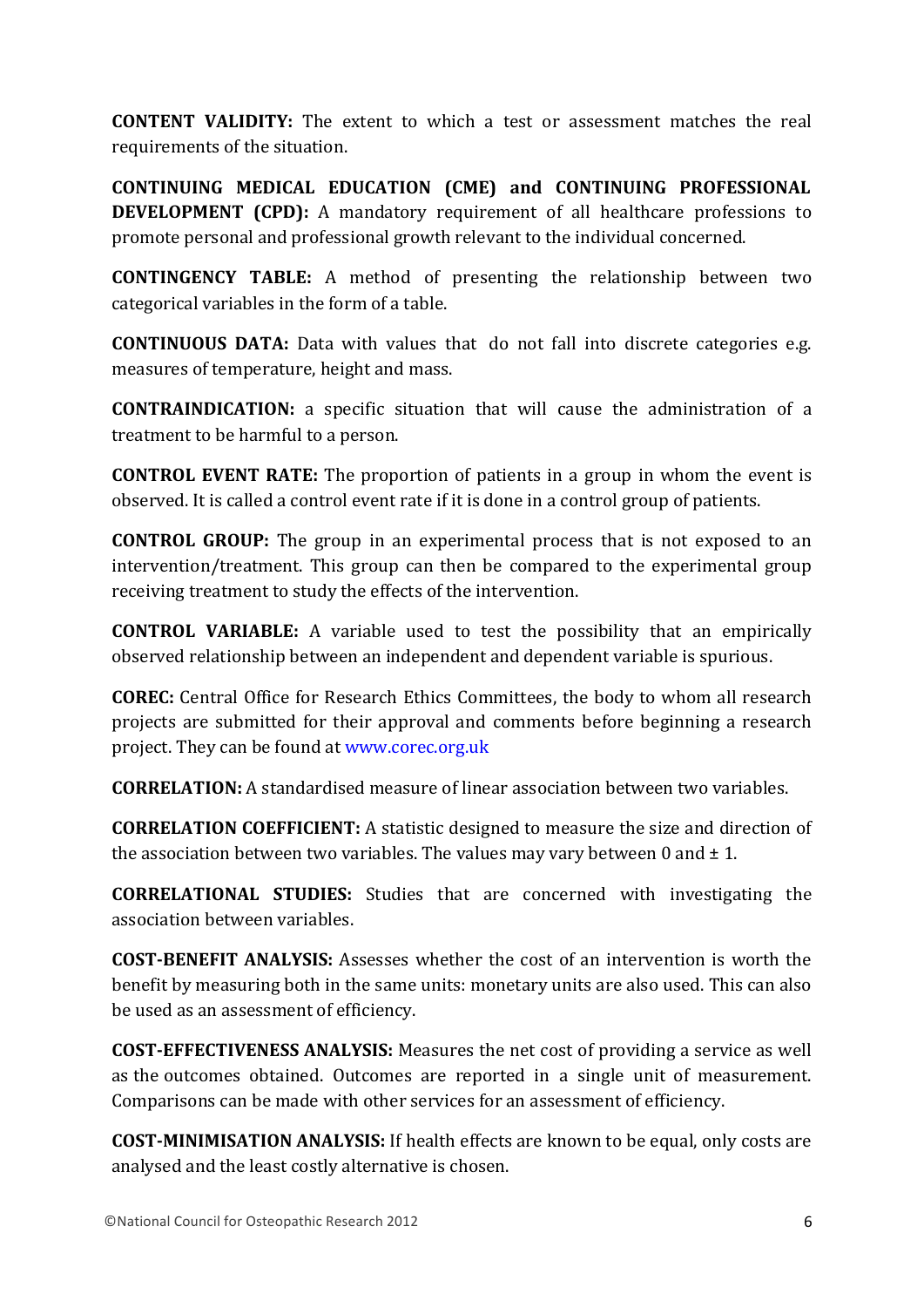**COST-UTILITY ANALYSIS:** Converts the effects into personal preferences, or utilities, and describes how much it costs for some additional quality gain.

**CRITICAL APPRAISAL:** The process of assessing and interpreting medical research results systematically paying particular attention to their validity and relevance.

**CRITICAL THEORY:** In qualitative research, critical theory explains how personal meanings and actions are influenced by a person's social environment.**CRITICAL VALUE OF A STATISTIC:** The value of a statistic (obtained from appropriate statistical tables) that the calculated value for a given result must exceed in order to attain statistical significance.

**CROSSOVER STUDY DESIGN:** The administration of two or more experimental therapies one after another in a specified or random order to the same group of patients.



**CROSS-SECTIONAL STUDY:** The observation of a defined population at a single point in time or time interval. Exposure and outcome are determined simultaneously.

**DARE:** Database of Abstracts of Reviews of Effectiveness

**DATA MONITORING COMMITTEE:** Most trials have a data monitoring committee that follows the progress of the trial and ensures it is being run properly. If the committee thinks that subjects are experiencing unexpected side effects it can advise that the trial should be stopped.

**DATA ANALYSIS:** Subjecting data to a systematic analysis which can range from statistical to textual analysis, either manually or electronically.

**DECEPTION:** Intentionally misleading or withholding information about the nature of a research study.

**DECISION ANALYSIS:** The application of explicit, quantitative methods that quantify prognosis, treatment effects and patient values in order to analyse a decision under conditions of uncertainty.

**DECLARATION OF HELSINKI**: A series of guidelines adopted by the 18th World Medical Assembly in Helsinki, Finland in 1964. The Declaration addresses ethical issues for physicians conducting biomedical research involving human subjects.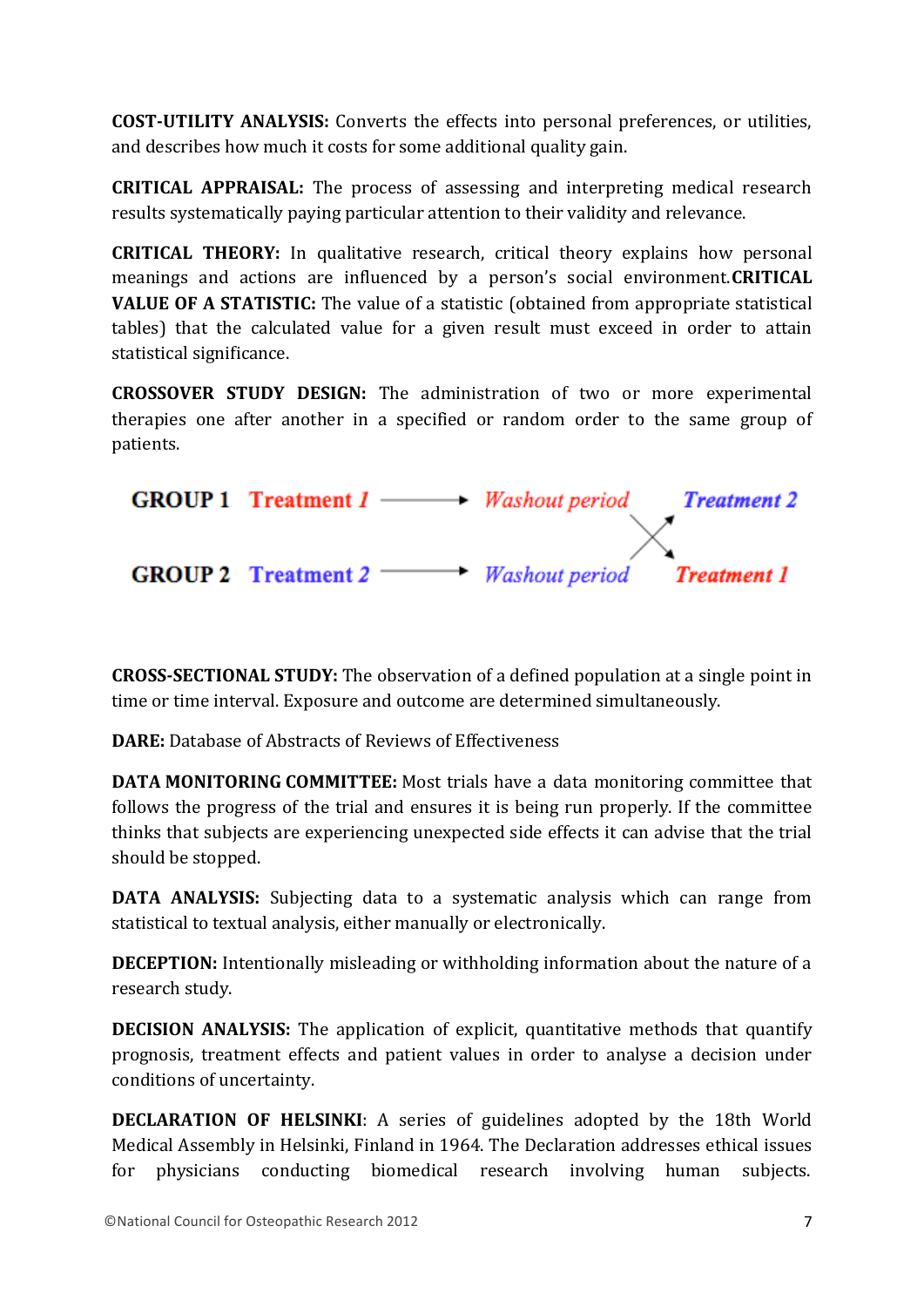Recommendations include the procedures required to ensure subject safety in clinical trials, including informed consent and Ethics Committee reviews.

**DEPENDENT VARIABLE:** This is the variable the investigator wishes to explain.

**DETERMINISM:** This assumes that everything is caused by a particular factor in a predictable manner.

**DISSEMINATION:** The mechanisms by which the results of research are communicated to stakeholders and other interested parties involved in a research study.

**DOUBLE-BLIND:** Clinical trials in which participants are unaware which treatment they are receiving. The professionals treating them are similarly unaware. Researchers keep this information secret until each patient's health status is known after a defined period of treatment.

**ECOLOGICAL SURVEY**: A survey based on aggregated data for a particular population as it exists at some point or points in time; to investigate the relationship of an exposure to a known or presumed risk factor for a specified outcome.

**EFFECT SIZE:** This is the magnitude of an observed association described as a numerical index.

**EFFECTIVENESS:** Effectiveness describes how well a particular treatment or other intervention works to the benefit of the patient/research subject.

**EFFICACY:** The ability of an intervention to produce beneficial effects on the duration or course of a disease. Efficacy is measured by evaluating the clinical and statistical results of clinical tests.

**EMPIRICAL:** This describes any value based on the observation of a subject.

**ENDPOINT:** Overall outcome that the protocol is designed to evaluate. Common endpoints are severe toxicity, disease progression, or death.

**EPIDEMIOLOGY:** The branch of medical science that deals with the study of incidence and distribution and control of a disease in a population.

**EQUITABLE:** Fair or just; used in the context of selection of subjects to indicate that the benefits and burdens of research are fairly distributed

**ETHICS:** The philosophical study of morality.

**EU CLINICAL DIRECTIVE 2002/20/EC:EU Directive studies:** Clinical trials of investigational medicinal products (a definition of an investigational medicinal product will be published shortly by the MHRA).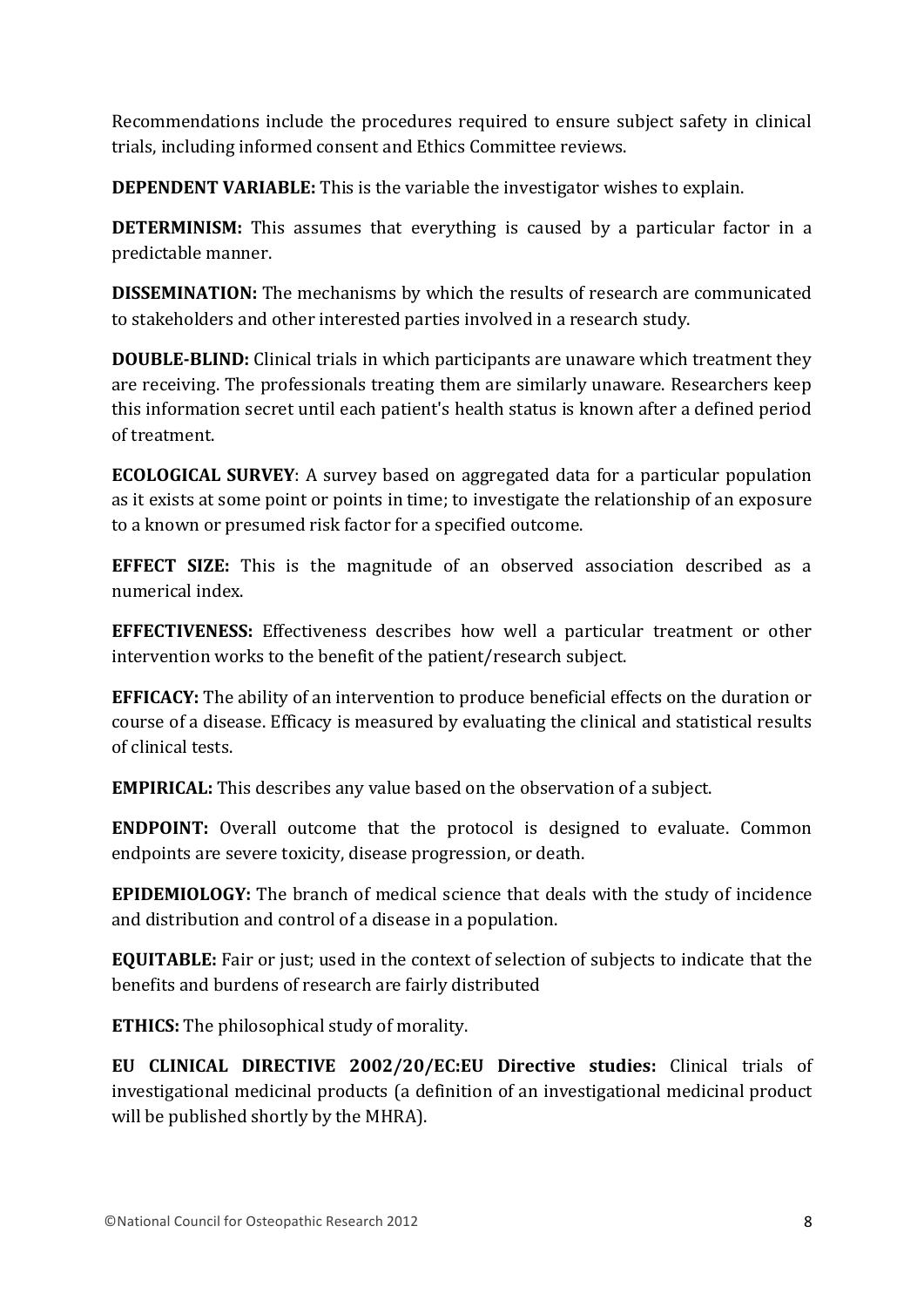**EVIDENCE-BASED MEDICINE (EBM)**: The conscientious, explicit and judicious use of current best evidence in making decisions about the care of individual patients. The practice of evidence-based medicine requires the integration of individual clinical expertise with the best available external clinical evidence from systematic research and our patients' unique values and circumstances.

**EVENT RATE:** The proportion of patients in a group in whom an event is observed. If out of 100 patients, the event is observed in 27, the event rate is 0.27.

**EXCLUSION CRITERIA:** The conditions or circumstances that disqualify a patient from participating in a clinical trial are called exclusion criteria.

**EXPERIMENTAL GROUP**: this is the group in an experimental study that is exposed to the intervention/treatment that is defined as the independent variable.

**FOCUS GROUP:** A research method used frequently in qualitative research that involves interviewing people during interactions in small groups.

**FREQUENCY DISTRIBUTION:** This is the number of observations of values within a variable in a research study.

**HIERARCHICAL DATA:** This is data on different levels or layers (e.g. sports team, individual player in a sports team etc).

**HUMAN RESEACH COMMITTEE (HRC):** The CSU name for the federally mandated Institutional Review Board in the USA. The HRC consists of 12 members, meeting the IRB requirements as set forth in federal policy.

**HYPOTHESIS**. A statement which research sets out to prove or disprove. There are two types of hypothesis: 'experimental' where the hypothesis is a positive statement, such as 'carers who attend a support group have better coping skills' or 'null' where the statement contains a negative statement, for example, 'carers who attend a support group do not have better coping skills.'

**INCIDENCE:** The proportion of new cases of a target disorder being investigated in a population at risk during a specified time interval.

**INCEPTION COHORT:** A group of patients who are assembled near the onset of disorder targeted for investigation.

**INCLUSION CRITERIA:** The set of requirements (e.g., age, health status, sex) that a patient must meet to be included in a clinical trial.

**INFORMED CONSENT**. An agreement to take part in research which is based on a full explanation and understanding of why the research is being undertaken and any potential impact/effects it might have on participants.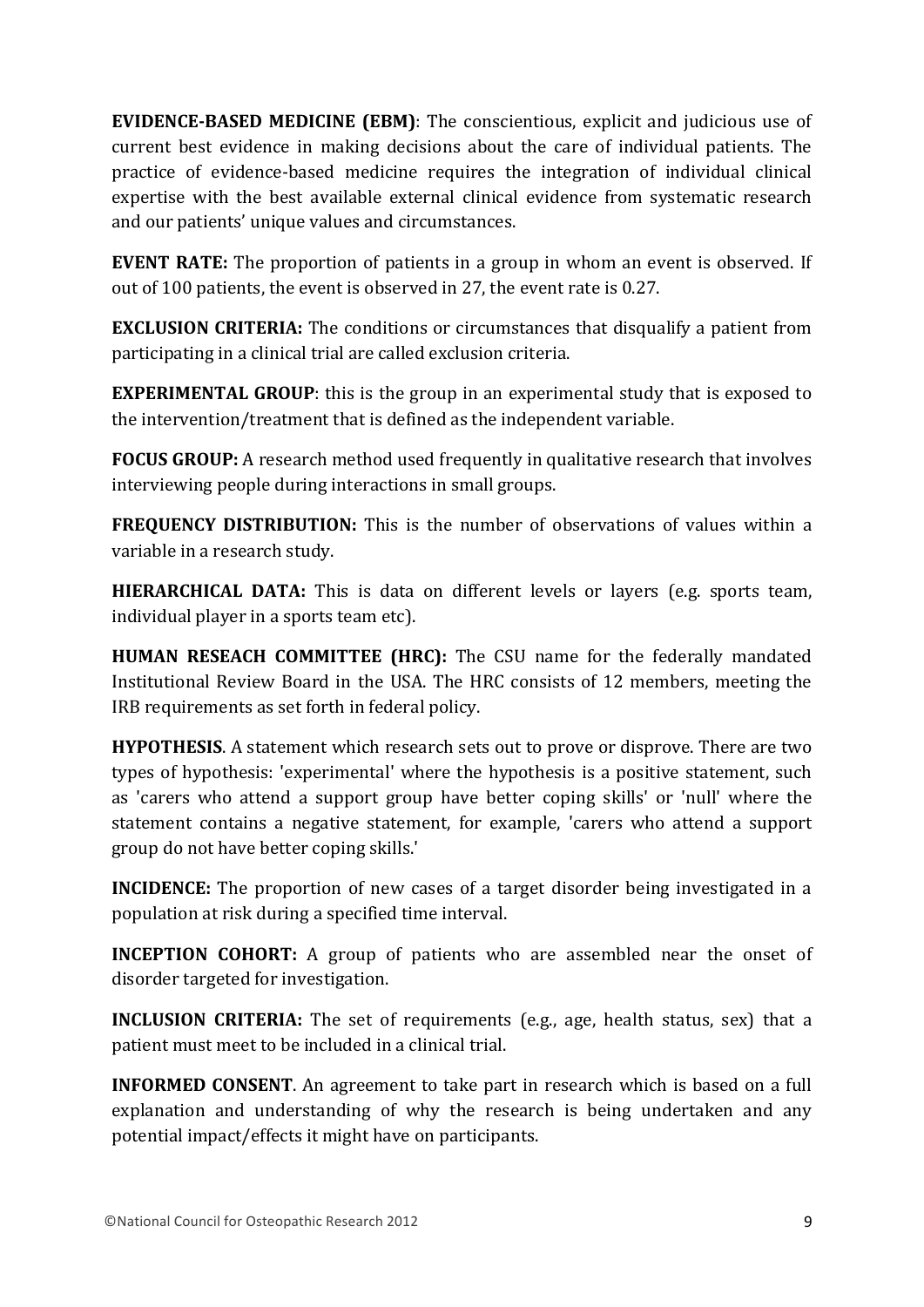**INSTRUMENT:** A means of measuring the response to a proposed research question. For example, an instrument can be a questionnaire for qualitative work or a goniometer for quantitative evaluations of joint range of movement.

**INTENTION TO TREAT:** A method of analysis for randomized trials in which all patients randomly assigned to one of the treatments are analyzed together, regardless of whether or not they completed or received that particular treatment. This is carried out in order to preserve randomization.

**INTERACTIVE THEORY:** A theory that requires maximum conceptualization and maximum factual evidence.

**INTERACTION:** The direction and/or the magnitude of the association between two variables depends on the value of one or more of the variables.

**INTERVENING VARIABLE:** A variable that is not observed, but its presence is deduced from the relationship between the dependent variable and the independent variable (e.g. learning, motivation, intelligence). This is also called indirect causation.

**INSTITUTIONAL REVIEW BOARD (IRB):** A board of physicians, scientists, and nonmedical persons in the USA, often from the community, who must review and approve all proposed clinical research. The board scrutinizes all trial activities including recruitment, advertising, written informed consent documents and potential risks. The IRB also makes sure that Federal Drug Authority (FDA) regulations are being followed in a particular trial. Research may not commence without IRB approval.

**INVESTIGATOR**: A researcher conducting the project. Investigators can be Principal Investigators or Co-Principal Investigators. Students are always Co- Principal Investigators

**LEADING QUESTION:** This is a question that is phrased in such a manner that leads the interviewee to believe that a particular response should be given.

**LEGALLY AUTHORIZED REPRESENTATIVE**: A person authorised either by statute or by court appointment to make decisions on behalf of another vulnerable person. In human subjects' research, it is an individual, judicial or other body authorised under applicable law to give consent on behalf of a prospective subject to their participation in the procedure $(s)$  involved in a research study.

**LIKELIHOOD RATIO:** The likelihood that a given test result would be expected in a patient with a target disorder compared with the likelihood that that same result would be expected in a patient without the same target disorder.

**LONGITUDINAL:** At more than one point in time.

**LREC: Local Research Ethics Committee.** A body of people to whom all research proposals must be submitted for approval before research can begin.

©National Council for Osteopathic Research 2012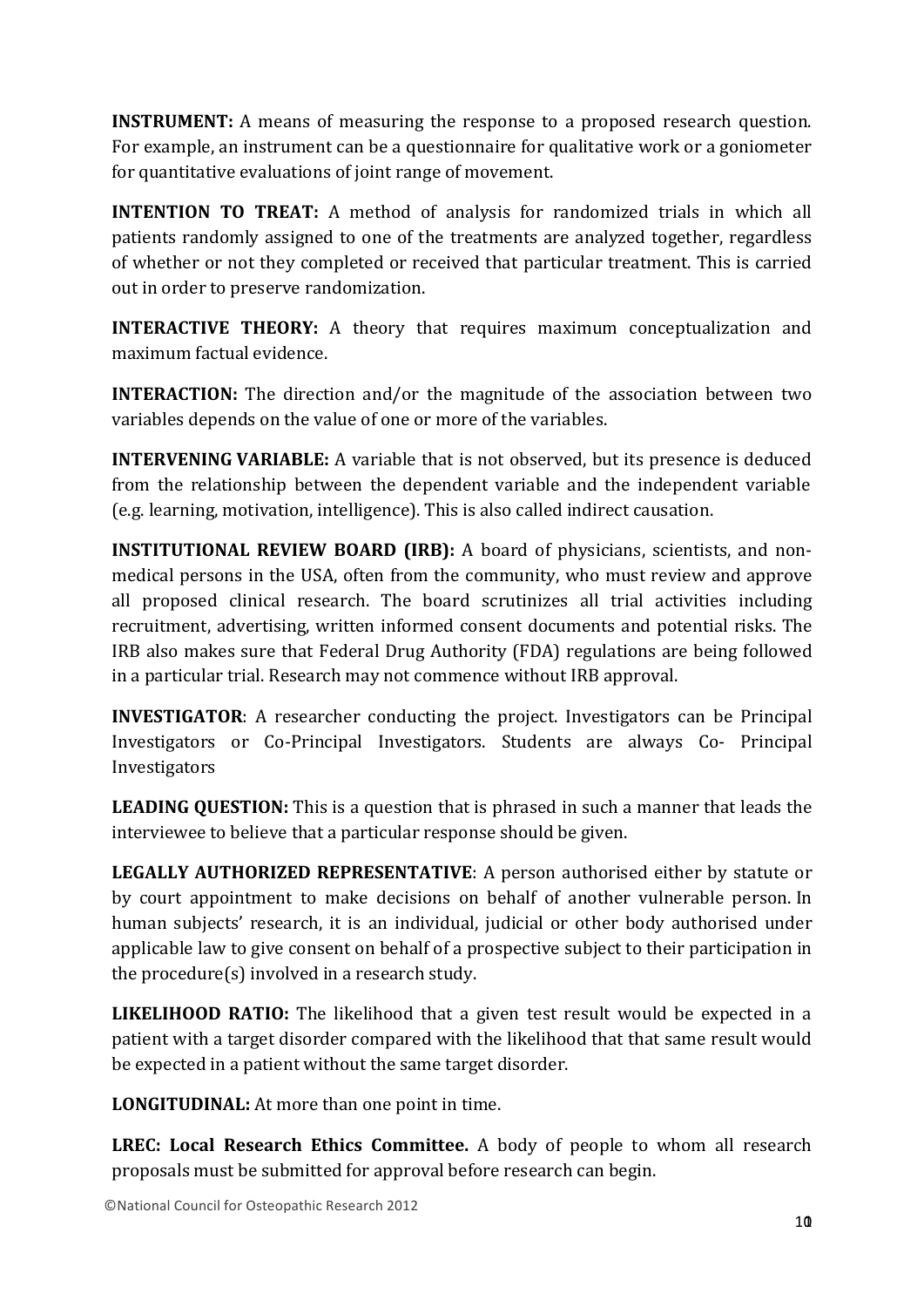**MATURE MINOR:** Someone who has not reached adulthood (as defined by state law) but who may be treated as an adult for certain purposes (e.g., consenting to medical care).

**MEAN:** The mean is commonly called the 'average' and requires calculation by adding all values and then dividing by the number of values present. In statistics, if the data consists of the whole population, the mean is usually denoted by  $\mu$ .

**MEDIAN:** The median is the central value when the data are arranged in order of magnitude.

**MEDLINE:** The most comprehensive source of life sciences and biomedical bibliographic information online; it contains nearly eleven million records.

**MEDICAL SUBJECT HEADINGS (MESH):** Terms used by the United States National Library of Medicine to index articles in Index Medicus and MEDLINE. It was designed to reduce problems that arise from, for example, differences in British and American spelling. The MeSH system has a tree structure in which broad subject terms branch into a series of progressively narrower subject terms.

**META ANALYSIS:** A systematic review that uses quantitative methods to synthesize and summarize the results.

**MHRA:** Medicines and Health-Care Products Regulatory Agency. This body was formerly known as the Medicines Control Agency (MCA).



**MINIMAL DETECTABLE DIFFERENCE:** The smallest difference between interventions that you wish to be able to detect. In clinical trials this is the smallest difference that you would regard to be clinically important and biologically plausible. In a study of association it is the smallest change in the dependent (outcome variable, response), per unit change in the independent (input variable, covariate) that is plausible. [Source:http://Hedwig.mgh.harvard.edu].

**MODE:** This is the most frequently occurring value (most popular) in a set of data and is the easiest to obtain.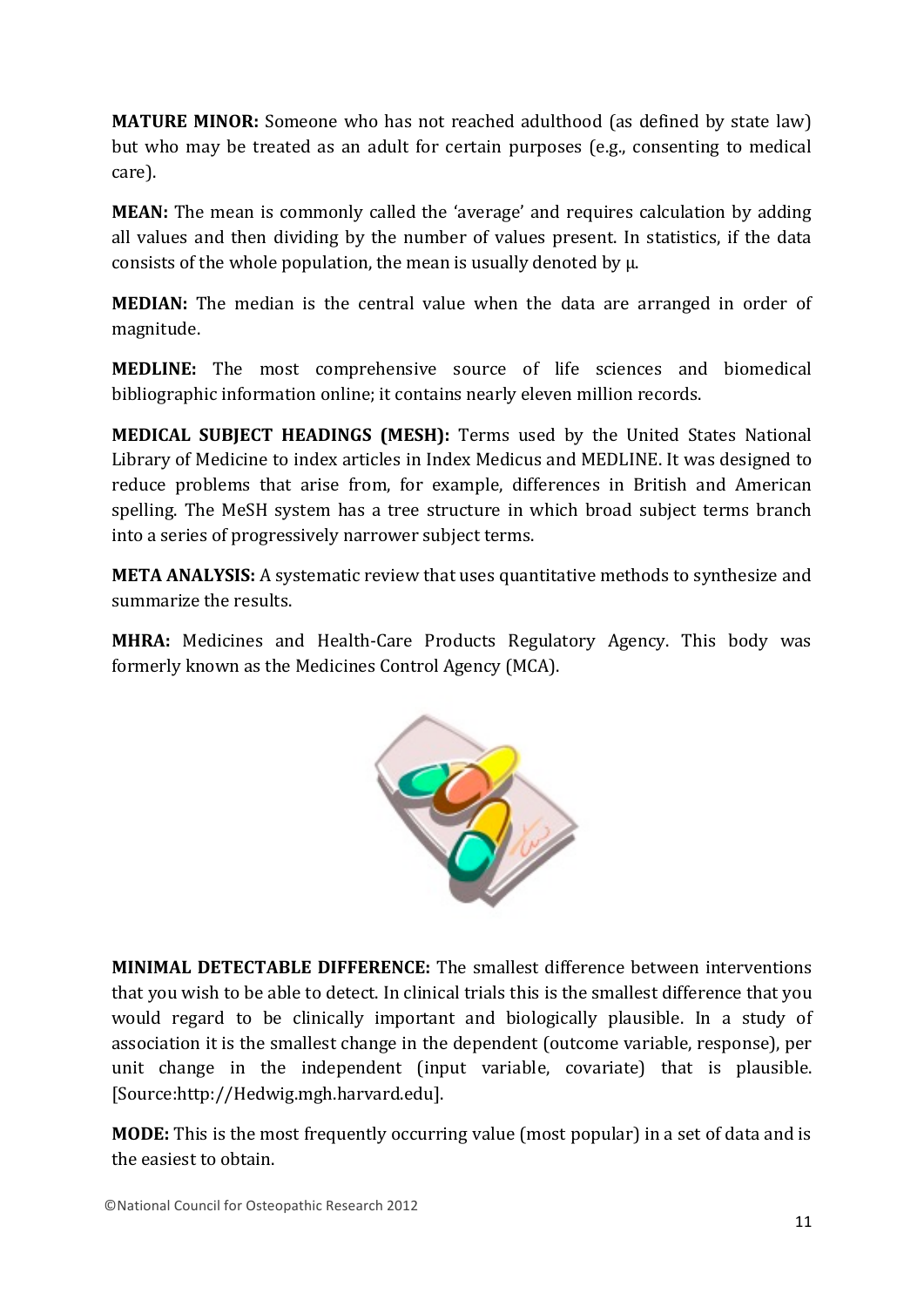**MONITOR**: A person employed by a research sponsor who reviews study records to determine that a study is being conducted in accordance with the protocol. A monitor's duties may include, but are not limited to, helping to plan and initiate a study, and assessing the conduct of studies. Monitors work with a clinical research co- ordinator to check all data and documentation from the study.

**MREC:** Multi Centre Research Ethics Committee.

**MULTIVARIATE ANALYSIS:** This allows for the measurement of the effects of one variable in an outcome to be measured, while controlling for the effects of other variables.

**N-of-1 TRIALS:** In such trials, the patient undergoes pairs of treatment periods organized so that one period involves the use of the experimental treatment and the other involves the use of an alternate placebo therapy. The patient and physician are blinded, if possible, and outcomes are monitored. Treatment periods are replicated until the clinician and patient are convinced that the treatments are definitely different or definitely not different.

**NARRATIVE INQUIRY:** A qualitative research approach based on a researcher's narrative account of the investigation, not to be confused with narrative examined by the researcher as data.

**NEGATIVE PREDICTIVE VALUE:** Proportion of people with a negative test who are free of a target disorder.

**NOMINAL DATA:** There is no intrinsic order or value in nominal data; all classes involved are mutually exclusive e.g. classification of countries England, Ireland, Wales and Scotland.

**NON-EU DIRECTIVE STUDIES:** All studies that are not clinical trials of investigational medicinal products.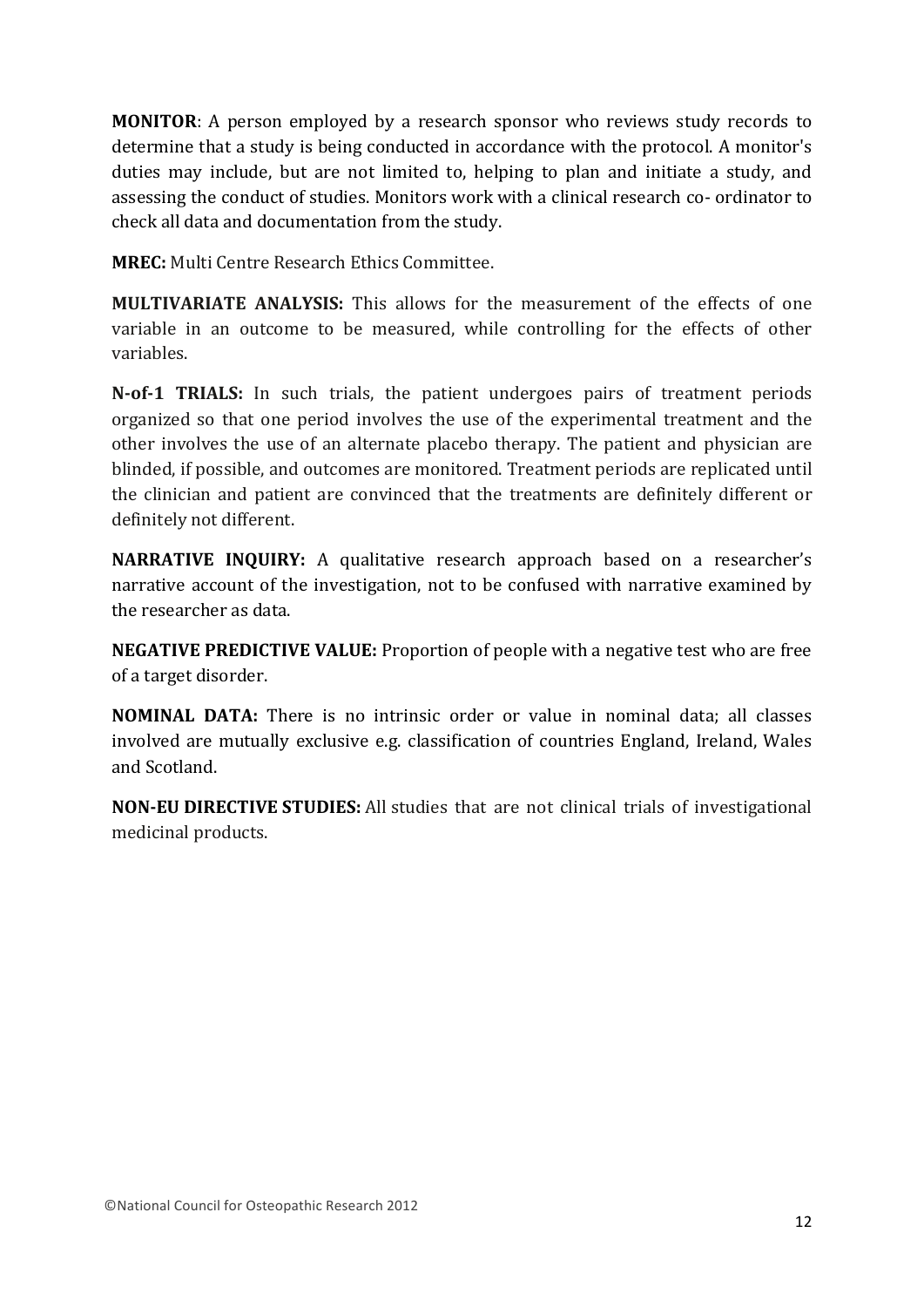**NORMAL DISTRIBUTION:** This is a symmetrical, bell shaped curve which is mathematically defined and represents an ideal or a theoretical distribution that occurs frequently in real life, especially in sampling. Small numbers in the sample are represented at both extremes and large numbers in the middle. The average (mean) corresponds to the peak of the distribution.



**NUMBERNEEDEDTOTREAT(NTT):** The inverse of the absolute risk reduction and the number of patients that need to be treated to prevent one bad outcome.

**NUMBER NEEDED TO HARM (NNH):** The number of patients who, if they received the experimental treatment, would result in one additional patient being harmed, compared with patients who received the control treatment.

**NULL HYPOTHESIS:** A statement that there is no relationship between the independent and dependent variables and that any relationship observed is due to chance or fluctuations in sampling.

**ODDS:** A ratio of the number of people incurring an event to the number of people who have non-events.

**ODDS RATIO(OR)**: The ratio of odds of having the target disorder in an experimental group relative to the odds in favour of having the target disorder in a control group (in cohort studies or systematic reviews).

**ORDINAL DATA:** This describes the manner in which classes of data can be arranged according to ranking order e.g. bigger than, preferred to. The amount by which one class is bigger than or preferred to is not specified.

**OUTCOME MEASURES:** Outcome measures assess the effectiveness of an intervention. Common outcome measures used in musculo-skeletal research are the Roland-Morris disability scale and SF-36.

**PATIENT EXPECTED EVENT RATE** (PEER): It refers to the rate of events we would expect in a patient who received no treatment or conventional treatment.

©National Council for Osteopathic Research 2012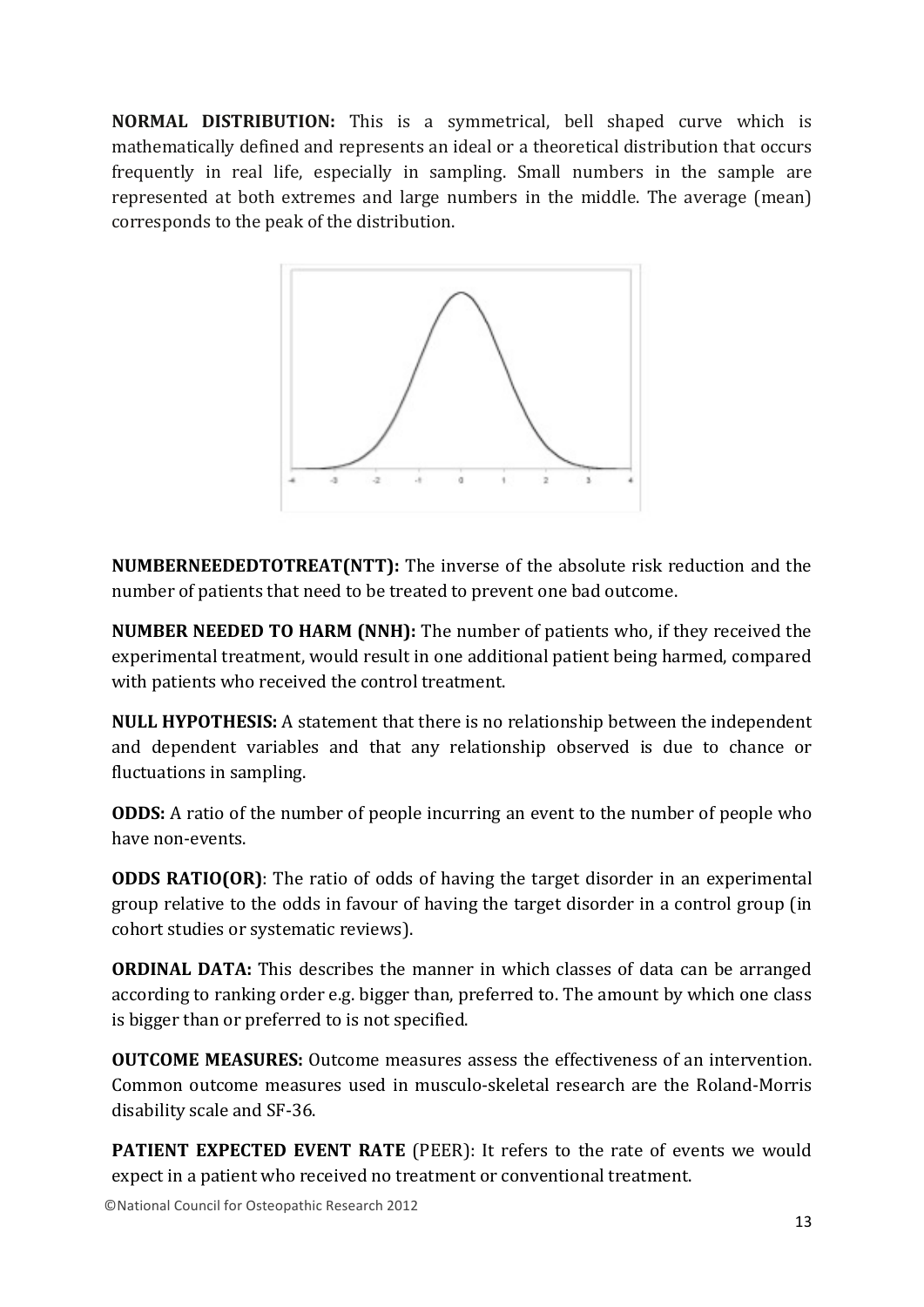**PEER REVIEW:** A process by which research studies are examined by an independent panel of researchers for review. The purpose of such is to open the study to examination, criticism, review and replication by peer investigators and ultimately incorporate the new knowledge into the field.

**PILOT-STUDY:** A trial, both to examine the effectiveness of various aspects of the proposed research, such as procedures for data gathering, and to aid the completion of detailed project plans.

PLACEBO: A placebo is an inactive substance which may look like medicine but contains no medicine - a "sugar pill" with no treatment value. In some studies, the participants in a control group may be given a placebo.

**POPULATION:** A well-defined group or set that has certain specified properties (e.g. all registered midwives working full-time in Scotland).

**POSITIVE PREDICTIVE VALUE:** Proportion of people with a positive test who have the target disorder being investigated in a study.

**POST TEST ODDS:** The odds that the patient has the target disorder after the test is carried out (pre-test odds\*likelihood ratio)

**POST TEST PROBABILITY:** The proportion of patients with the particular test result who have the target disorder (post-test odds/1+post-test odds)

**PRAGMATIC TRIAL:** Pragmatic research asks whether an intervention works under real-life conditions and whether it works in terms that matter to a patient. It is simply concerned with whether the intervention works, not how or why. Pragmatic studies are most useful when deciding what services should be provided but give only a limited insight into why interventions do or do not work.

**PRE-TEST ODDS:** The odds that the patient has he target disorder under investigation before the test is carried out (pre-test probability/  $[1$ -pre-test probability])

**PRE-TEST PROBABILITY/PREVALENCE:** The proportion of people with the target disorder in the population at risk at a specific time (point prevalence) or time interval (period prevalence)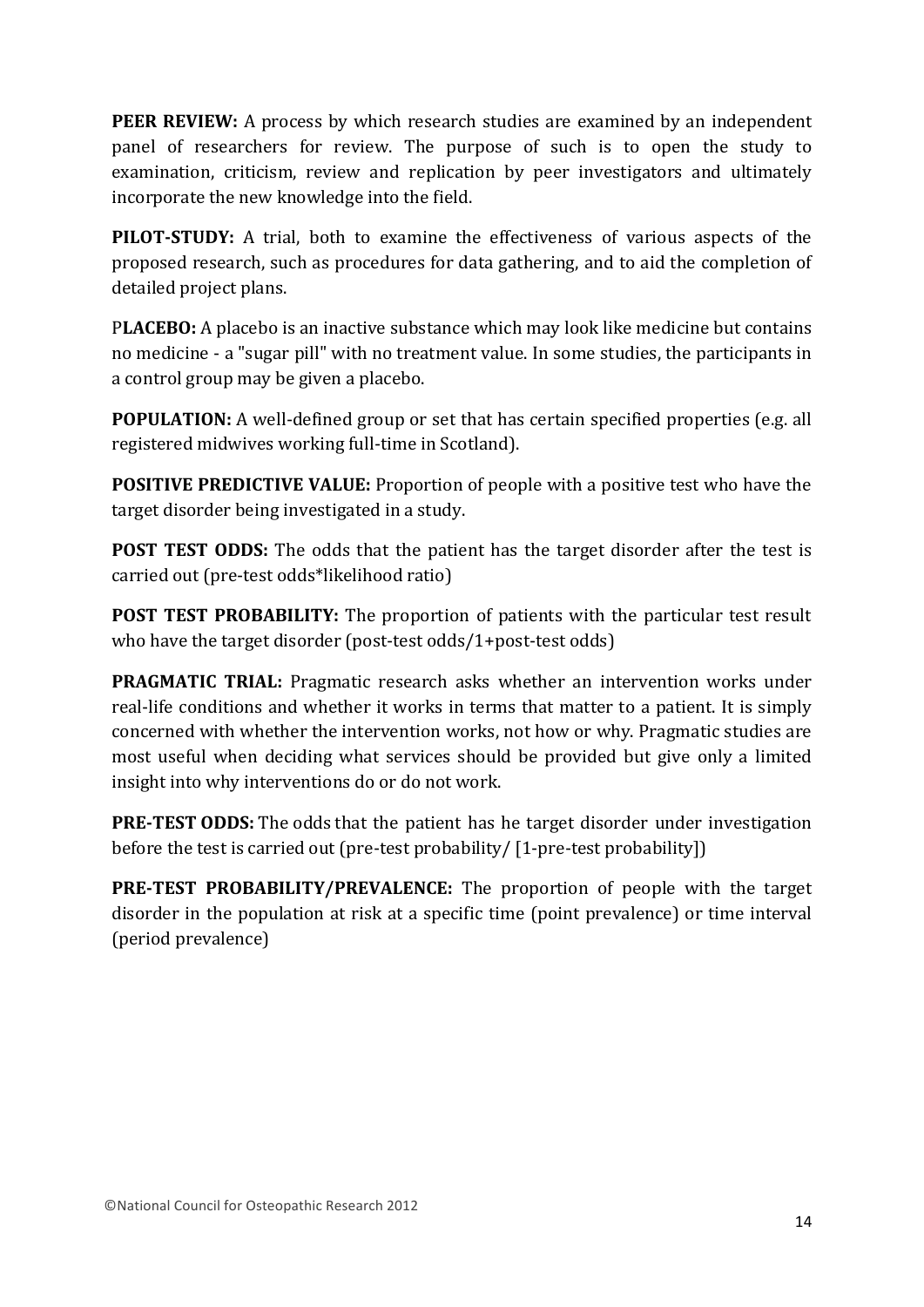**POWER:** This is the **probability** that a clinical trial will have a significant (positive) result, that is have a p-value of less than the specified significance level (usually 5%). This probability is computed under the assumption that the treatment difference or strength of association equals the minimal detectable difference.

Assistance with power calculations can be found at:

http://hedwig.mgh.harvard.edu/sample\_size/size.html



**POWER:** This is the **probability** that a clinical trial will have a significant (positive) result, that is have a p-value of less than the specified significance level (usually 5%). This probability is computed under the assumption that the treatment difference or strength of association equals the minimal detectable difference.

Assistance with power calculations can be found at:

http://hedwig.mgh.harvard.edu/sample\_size/size.html

**PREVALENCE:** The proportion of a population having a particular condition or characteristic: e.g., the percentage of people in a city with a particular disease, or who smoke.

**PROBABILITY:** A description of the likely occurrence of a particular event. Probability is conventionally expressed on a scale from  $0$  to 1; a rare event has a probability close to 0, a very common event has a probability close to 1.

**PROSPECTIVE STUDY:** Studies designed to observe outcomes or events that occur subsequent to the identification of the group of subjects to be studied. Prospective studies need not involve manipulation or intervention but may be purely observational or involve only the collection of data.

**PROTOCOL:** The specific set(s) of goals and procedures that define what will happen in a clinical trial. Protocols are developed before a trial begins so that participants know what will happen and other researchers can follow the same protocol. A protocol describes eligibility; the schedule of tests, procedures, medications, and treatment dosages; and the length of the study.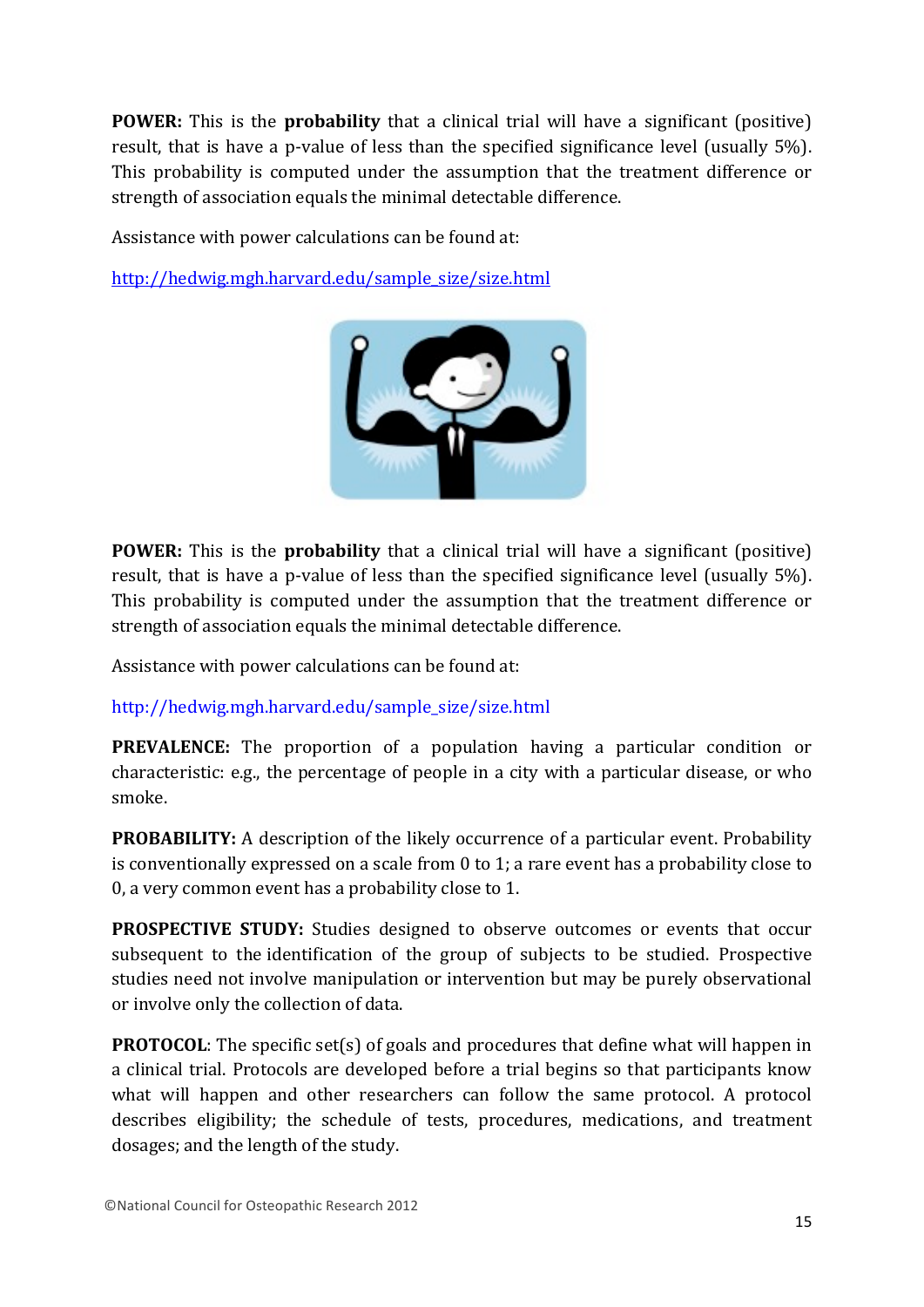**PSYCHLIT:** It is a computerized CD-ROM database produced by psych info, a division of the American Psychological Association. It provides access to international journal book chapter, and book literature in psychological and related discipline such as education, business, medicine and law.

**PUBMED:** Pubmed is the U.S national library of Medicine's premiere search system for national information. Pub med can be found at: www.ncbi.nlm.nih.gov

**P VALUE:** The probability that the results of a statistical test were due to chance. A pvalue greater than .05 is usually interpreted to mean that the results were not statistically significant. Sometimes researchers use a p-value of .01 or a p-value of .10 to indicate whether a result is statistically significant. The lower the p-value the more rigorous the criteria for concluding significance.

**PRINCIPAL INVESTIGATOR** The principal investigator is the chief **QUESTIONNAIRE:** A set of questions designed to gather information on a specific topic from a research subject.

**QUALITATIVE RESEARCH:** Collection of non-numerical data using interviews, observations, and open-ended questions to gather meaning from non-quantified narrative information.

**QUANTITATIVE:** Collection of numerical data in order to describe, explain, predict, and/or control phenomena of interest.

**QUARTILES:** The lower quartile is the median of the lower half of a set of data. The upper quartile is the median of the upper half of the data i.e. it is the value which is exceeded by the largest quarter of the observations.

**RANDOMIZED TRIAL**: A study where participants are randomly (by chance) assigned to one of two or more treatment arms of a clinical trial. Occasionally placebos are utilized

**RANDOMISED CONTROLLED TRIAL (RCT):** In an RCT, participants are randomly assigned either to an intervention group (e.g. a drug treatment) or to a control group (e.g. a placebo treatment). Both groups are followed up over a specified period of time and the effects of the intervention on specific outcomes (dependent variables) defined at the outset are analysed (e.g. serum cholesterol levels, death rates, remission rates).

**RANDOMISATION:** Assigning individuals in a sample to either an experimental group or a control group at random

**RANDOM SAMPLE:** A process of selecting a sample whereby each member of the population has an equal chance of being included.

**RANGE:** The range of a set of data is the difference between the highest value and the lowest value.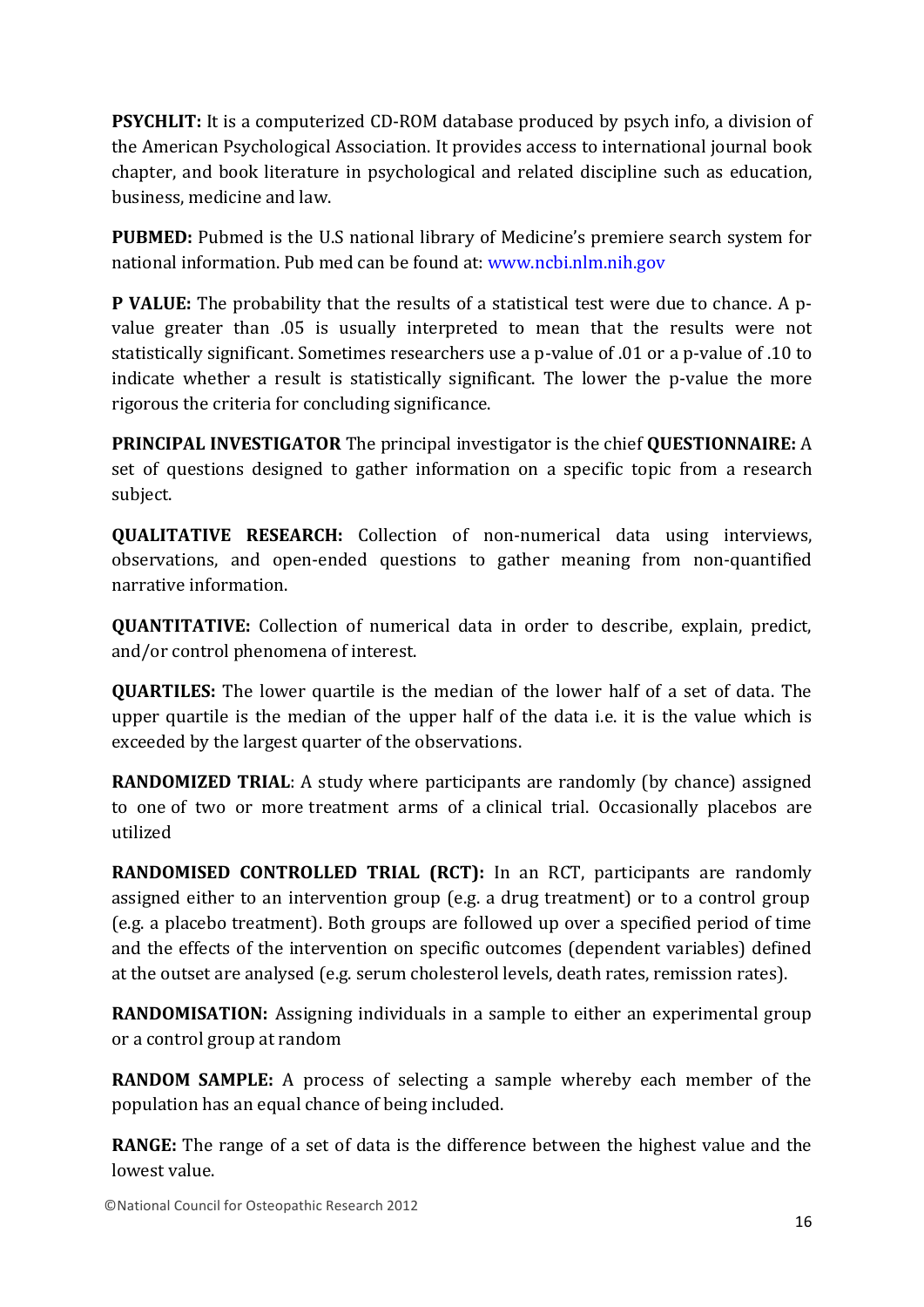**RELATIVE RISK (RR):** Event rate in treatment group divided by the event rate in the control group. Also known as risk ratio. RR is used in randomized trials and cohort studies**):**

**RELATIVE RISK REDUCTION (RRR):** The proportional reduction in rates of bad outcomes between experimental and control participants in a trial.

**RELIABILITY:** The degree to which the test consistently measures what it is supposed to measure.

**RELEVANCE** is about the closeness with which the data being gathered feeds into the aims of the study.

**REMUNERATION:** Payment for participation in research. Remuneration should be appropriate for the amount of effort involved, and not excessive and thereby coercive. Remunerations are not considered a benefit

**RESEARCH METHODS:** Specific procedures used to gather and analyse research data.

**RESEARCH GOVERNANCE:** This concerns the setting of standards to improve research quality and thereby to safeguard the public. It involves enhancing ethical and scientific quality, reducing adverse events, promoting good practice, preventing poor performance and misconduct, and ensuring lessons are learned. A number of frameworks exist to give advice on research governance and clinical governance.

**RETROSPECTIVE STUDY:** Research conducted by reviewing records from the past (e.g., birth and death certificates, medical records, school records, or employment records) or by obtaining.

**SAMPLE:** The number of patients required for a clinical trial or other research study. Sample size calculations: http://hedwig.mgh.harvard.edu/sample\_size/size.html

**SENSITIVITY:** Proportion of people with the target disorder who have a positive test. It is used to assist in assessing and selecting a diagnostic test/sign/symptom.

**SITE VISIT:** A visit by agency officials, representatives, or consultants to the location of a research activity to assess the adequacy of IRB protection of human subjects or the capability of personnel to conduct the research.

**SnNOUT:** When a sign/test/symptom has a high Sensitivity, a Negative results rule out the diagnosis.

**SPECIFICITY:** Proportion of people without the target disorder who have a negative test. It is used to assist in assessing and selecting a diagnostic test/sign/symptom.

**SpPIN:** When a sign/test/symptom has a high Specificity, a Positive result rules in the diagnosis.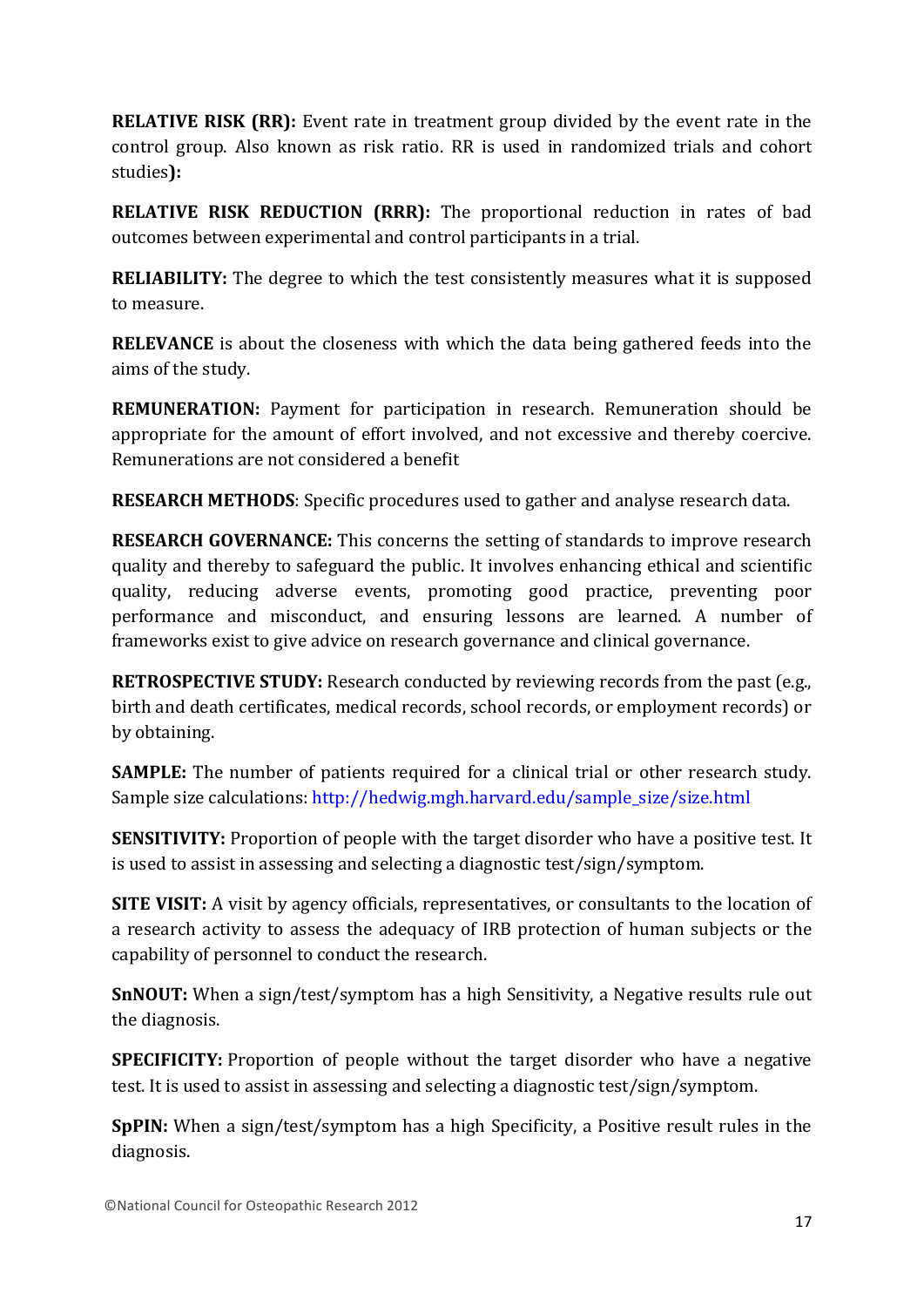**SPONSOR:** The pharmaceutical company, research institution, or other health organization that funds a clinical trial and designs its protocol.

**SPREAD:** There are three common measures of spread; the range, the interquartile range and the standard deviation.

**SPSS:** One of a number of commercially available statistical packages.

**STANDARD VARIABLES:** In social science research, especially in survey analysis, there are a range of variables which are usually considered 'standard' or 'key', in the sense that some analysis is undertaken in relation to each of them. The list will change according to the specific research project, but may well include such items as age, gender, socio-economic group, ethnicity, employment, family background, housing.

**STANDARDISATION:** A scale transformation procedure that involves manipulating data from different types of scales so that they can then be compared. It consists of subtracting the sample mean from each score and dividing by the standard deviation.

**STATISTICS:** Statistics are involved with events that have more than one possible outcome. In practical terms they are concerned with all aspects of dealing with data i.e. the collection of data, how to summarise it, how to present it and then how to draw conclusions from that data. A glossary of more statistical terms can be found at: www.cas.lancs.ac.uk/glossary v1.1/main.html. Further statistic resources are available from: http://hedwig.mgh.harvard.edu/biostatistics/resources.html#software.



**SURVIVAL STUDY:** Statistical procedures for estimating survival (prognosis) in a population under study.

**SYSTEMATIC REVIEW:** A summary of the medical literature that uses explicit methods to perform a comprehensive literature search and critical appraisal of individual studies and that uses appropriate statistical techniques to combine these valid studies

**T TEST:** A statistical test that is used to compare the means of two samples or the mean of one sample with some fixed value. The test is appropriate for small sample sizes (less than 30).

**TEST-RETEST RELIABILITY:** The degree to which a measure produces consistent results over several administrations.